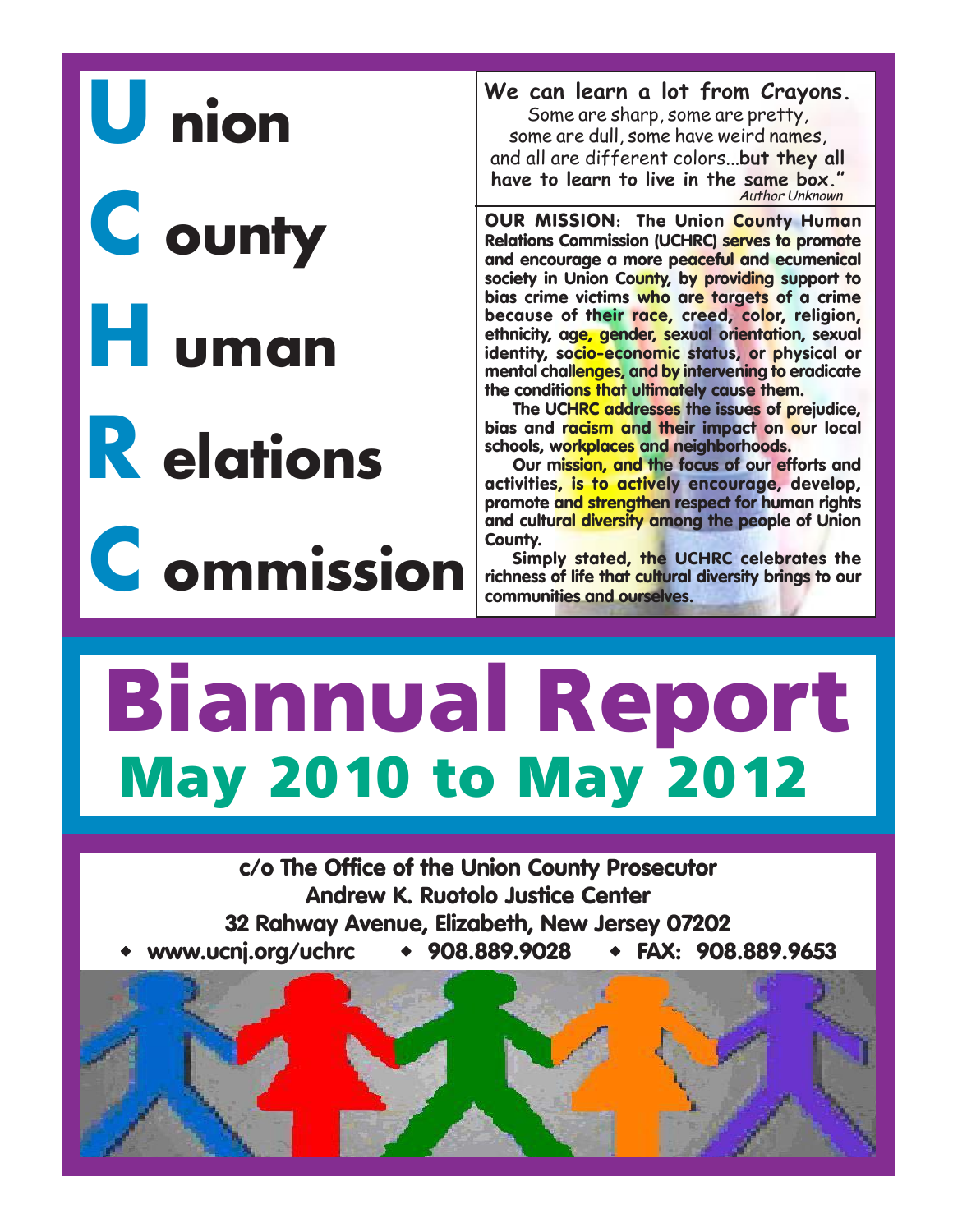## **Union County Human Relations Commission**

#### **MEMORANDUM**

| TO:          | The Honorable Theodore J. Romankow, Union County Pr |
|--------------|-----------------------------------------------------|
| <b>FROM:</b> | Peter McTiernan and James F. Keefe, UCHRC Co-Chairs |
| <b>DATE:</b> | May 1, 2012                                         |

**To: County Prosecutor** 

Dear Prosecutor Romankow:

This annual report offers an update on the focus and efforts of the Union County Human Relations Commission (UCHRC) over the past two years. The UCHRC has continued to take an active role in fostering harmony and good will among the diverse citizenry of Union County. We also have worked diligently to maintain past programs which have been successful.

The *Police & Teens Together* (PATT) program has accomplished its goal to engage every school district in the county. This interactive program continues to be presented as part of the regular curriculum at New Providence High School, while returning to other schools throughout the county on a rotating basis.

The *Pass The Message On* bias-prejudice reduction program which has been piloted at Linden High School for the past three years has received local accolades, and was honored by the New Jersey Bias Officers Association in 2011 and 2012. This program broadens the awareness and understanding of high school students about the Pyramid of Hate, and then has them mentor the younger students to encourage them to change their behaviors and be careful of their word choices.

The InterFaith Community Network has launched two well-received public forums: *"Foreclosure: Moving from Fear to Positive Action", and Gang Awareness: Continuing The Dialogue."* The Foreclosure forum has provided participants with free options that are immediately actionable and provide hope; while the progress and momentum of the ongoing Gang Awareness dialogue go up a notch with each session. We continue to work to energize and expand the InterFaith Community Network, an association of houses of worship that provides a safe haven for dialogue in times of crisis, and, continually, as a venue for ongoing education.

We are also proud to still be perceived as an expert resource in the county and state in the realm of bullying, cyberbullying, harassment and intimidation, particularly those that are bias-based. We have continued to partner with your office and the Office of the Union County Superintendent of Schools to provide ongoing education for the educational and law enforcement communities.

We have a highly motivated commission. A number of the group have used personal time and resources to receive ongoing training in conflict mediation, to attend the New Jersey Human Relations Commission's and New Jersey State Bias Officers' Annual Conferences, and Kean University's International Conferences focusing on global relations issues.

The Commissioners individually and collectively continue to look into the complex issues that are reported in the news on a daily basis -- the immigration controversy, bias incidents and hate crimes, genocide, and even devastating natural disasters, and specifically how they impact our community. We have benefited from presentations on various cultures within our diverse county and are reviewing ways to improve multicultural understanding among Union County residents. We will continue to expand our knowledge of the many human relations issues that exist in our shrinking world, and to educate and encourage the community at large concerning these issues and to find creative and constructive solutions.

The world can be a better place and we can all help it to become that better place.

We sincerely appreciate your unequivocal support for the Commission and its many endeavors. You are to be commended for recognizing the diversity of citizenship we enjoy in Union County, and for providing a means to address the sometimes difficult issues that arise as a consequence.

The Commissioners are grateful to you, your office and the Bias Crimes Unit, the local police departments and their bias officers, and the Union County Superintendent of Schools and his staff, for encouraging us, networking with us, and for co-sponsoring important initiatives and activities.

Our annual Unity Achievement Award event stands as a beacon of inspiration and hope, honoring individuals and organizations who dedicate themselves to improving the human condition in all regards. We offer our sincerest thanks for supporting and funding us in this endeavor.

We appreciate your continuing support, without which none of these programs and outreach efforts -- or the real and perceived differences we are making with those we connect with -- would be possible.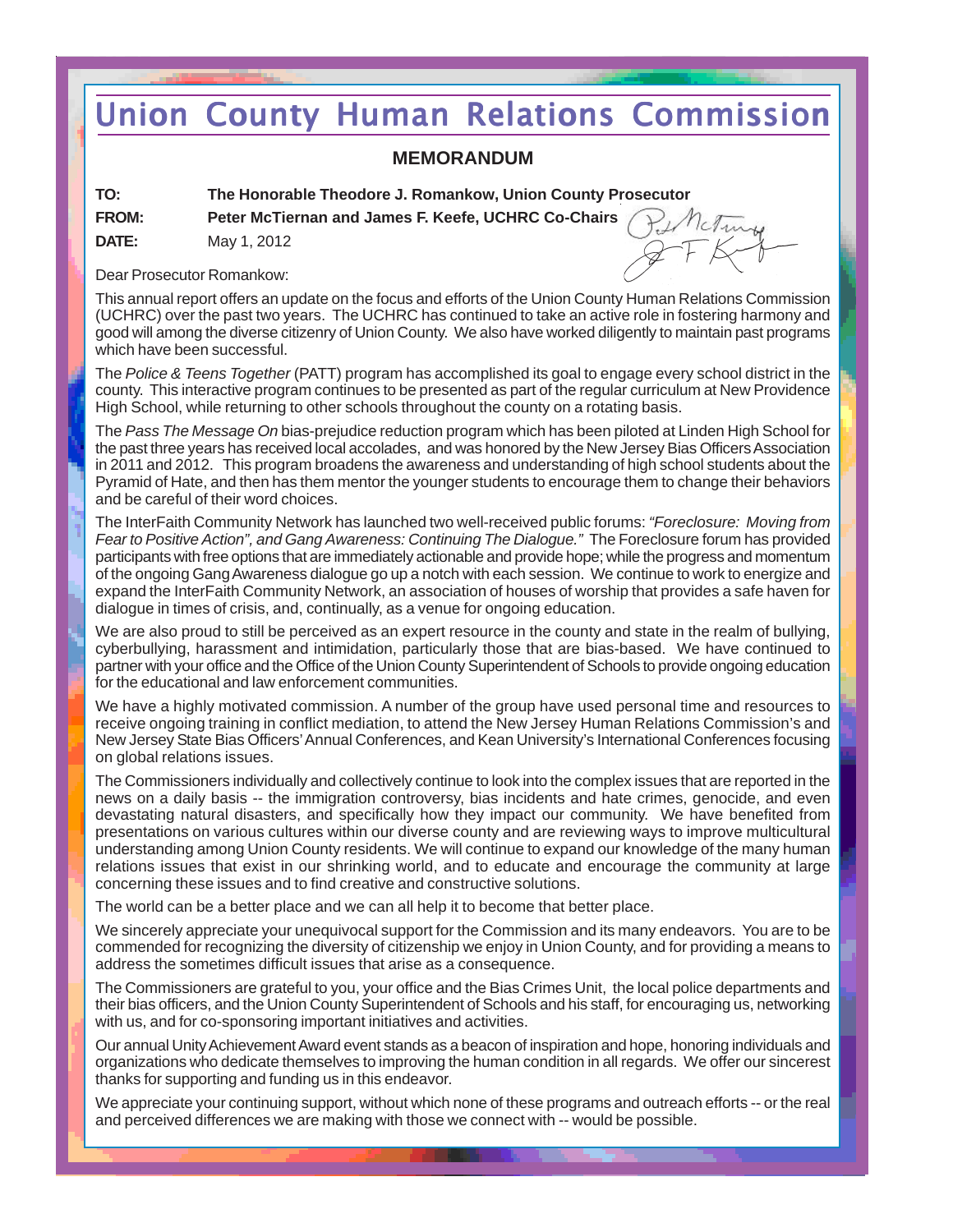## **Celebrate the Richness of Life**

#### UCHRC Unity Awards

The Commissioners who volunteer their time and energies to serve on the Union County Human Relations Commission unequivocally agree that the best way to strive to accomplish our mission -- to actively encourage, develop, promote and strengthen respect for human rights and cultural diversity among the people of Union County -- is to publicly honor those who already do it well.

The UCHRC's annual Unity Achievement Awards honor individuals and organizations that have contributed in an extraordinary manner to promote respect for human rights, human dignity, and cultural diversity throughout Union County.

Spring 2012 marks our eleventh annual Unity Award Presentation. Year after year, the inspirational and heartfelt event embraces the best we, individually and collectively, give of ourselves on behalf of others, and touches the spirit of our Award recipients, their guests, and ourselves.

We gratefully acknowledge the support of AGL Resources/ Elizabethtown Gas Company for graciously permitting the use of their atrium for our reception and ceremonies, and to the Union County Prosecutor's Office for its continued support and funding.

The photo at the right captures our 2011 Unity Award Recipients, who were honored for their achievements, as follows (front row, from left.)

**by a Non-Profit Organization........ Lin's Linens -- Gail Leiberman,**

#### **Liz Belogh and Lin Salerno**

Recognition for harnessing and illuminating the value and power of brightness, serenity, peace and healing in our physical world through our simple and spiritual human connections

**by a Student...........................**

#### **Johnna Booth, Hillside High School**

Recognition for demonstrating an outstanding character and unselfish, caring nature that serves as a role model for her peers and community

#### **Special Recognition.................................................**

#### **Clara Kramer**

Recognition for providing a written and living testament to the dual nature of people: for as bad as things may be, they can always be balanced by goodness

#### **Special Recognition................................................**

#### **Mary Beth Kelley, Trinitas School of Nursing**

Recognition for providing visionary and progressive leadership which has resulted in a top-notch nursing school, while simultaneously creating opportunities for students of diverse backgrounds and need to participate and achieve a nursing degree

#### **by an Individual....................................................**

#### **Lillie Brown**

Recognition for dedicating her entire life to selfless giving, fellowship and service to improve the quality -- and spirit -- of life for others

#### (back row, from left)

#### **Special Recognition................................................**

**Commissioner Brian Levine, a Senior at Westfield High School** Recognition for his enthusiastic participation and meaningful contribution

representing youth in his two years of service as a UCHRC Commissioner

#### **by an Educator...................................................... Henry Varriano**

#### Recognition for emphasizing the importance of a learning environment that embraces the arts, culture and citizenship and promotes and encompasses the entire community for the benefit of all students

#### **by a Community Organization.................................... Dawson Yeomans / Furniture Assist**

Recognition for carving a unique niche to provide hope and a home to those they serve, while also generating ripples of hope, satisfaction and service to those who help them make it happen

#### 2011 Unity Award Recipients



#### **by a Corporation/Business.....................................**

**Tim Williams, AGL Resources/Elizabethtown Gas Company** Recognition for developing a program for students and at-risk youth to learn valuable lessons today that can earn them a better future

#### **Special Recognition.............................................**

John Miller, accepting the Award honoring his late wife,

#### **Assistant Prosecutor Jo Ann Miller,**

**Union County Prosecutor's Office** Recognition for a legacy of a woman which is deemed to be great, and

for professionally and personally "always doing the right thing"

#### **by the Clergy.................................................... Rev. Dr. Gerald Lamont Thomas, Shiloh Baptist Church**

Recognition for his visionary leadership of his congregation and community to embrace each other as they work to build a brighter future for themselves and each other

#### **in Law Enforcement.............................................**

#### **Lt. Keith Aslin, Linden Police Department**

Recognition for his ongoing efforts to sensitize students and the community to the injustices of bullying, bias, prejudice and hate while empowering them to stand up and speak out for themselves and others who are being victimized

#### **in Public Service...............................................**

#### **Union County Firefighters Edwin Donnelly (Union), Al Srnka (Union), Andy Stratton (Cranford), and William Lavin (Elizabeth)**

Recognition for paving the way for burned youth to find their own way past their physical and emotional scars to find friendship, joy and peace for a day, a week, and a lifetime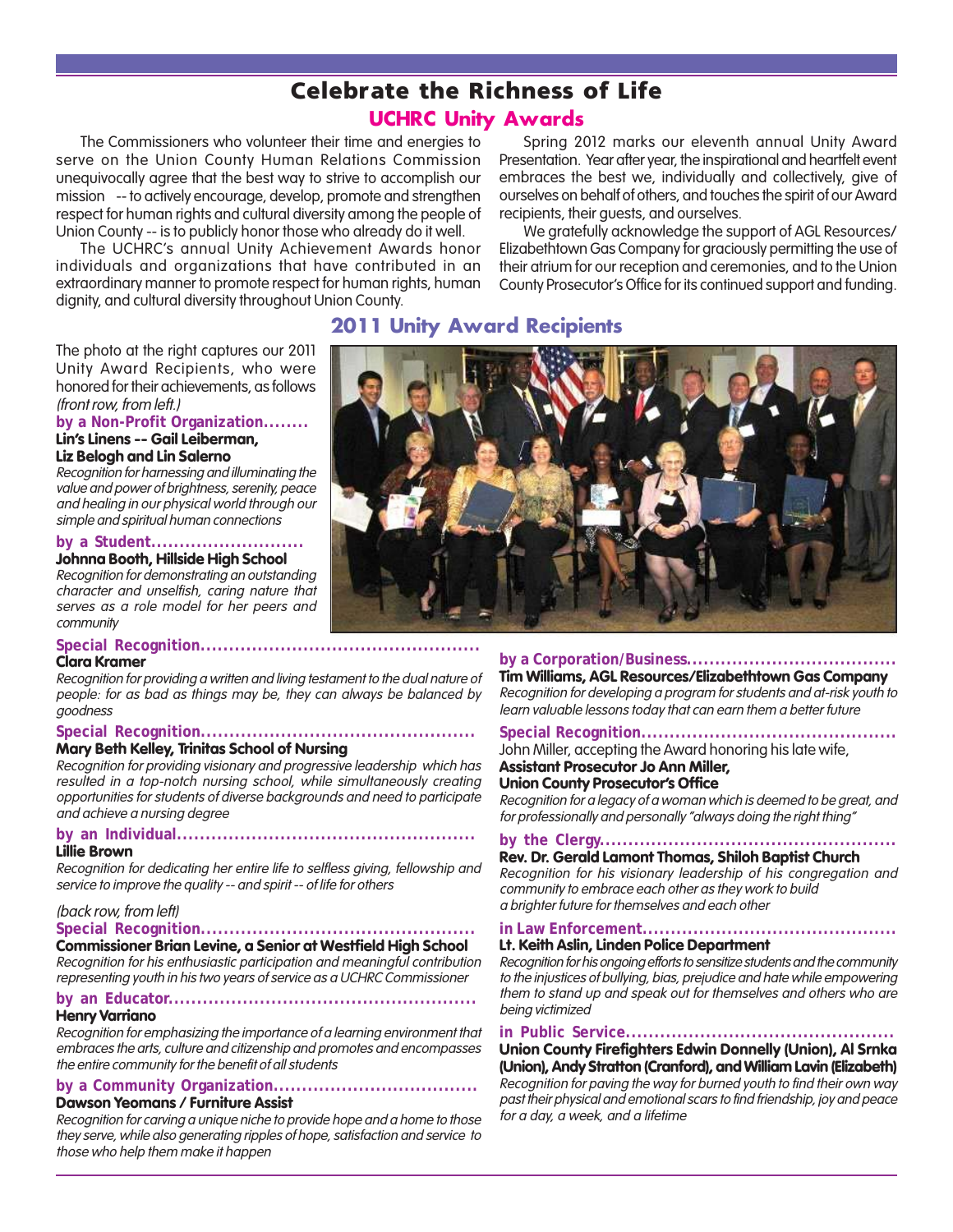#### 2012 Unity Award Recipients

#### **Achievement by a Corporation/Business......................**

#### **Clyne & Murphy, Westfield --Jen and Steve Quaranta, Owners**

Recognition for continued years of hard work, compassion, kindness and community service which demonstrates how wonderful our world can be when we each do what we can do to help our fellow man

#### **Achievement by a Community Organization................**

#### **The Relief Bus -- Juan Galloway, President**

Recognition for providing substance and personal assistance to those in need transforming their homelessness into opportunity and hopefulness

#### **Achievement by a Non-Profit Organization................. Raphael's Life House (Covenant House) -- Edith Coogan**

Recognition for recognizing the horrific circumstances faced by homeless

moms and their newborns, and providing them with a safe "today" and a chance for a brighter "tomorrow"

#### **Achievement by an Individual.................................**

**Richard A. Davis**

Recognition for immeasurable years of selfless, tireless, dependable and dedicated volunteer service to improve the quality of life for others in the local, county and state community

#### **Achivement in Public Service..................................**

#### **David Klurman, Director, Hillside Recreation Department**

Recognition for a lifetime of dedicated and devoted service, accomplishment and achievement on behalf of Hillside's youth of all ages

#### **Achievement a Student...........................................**

#### **Melissa Heron, Kean University**

Recognition for demonstrating outstanding character and leadership abilities that serve as a role model for her peers and community guiding and inspiring them to make the world a better place

#### **Achievement by an Educator.......................................**

#### **Esther Paden, Linden High School**

Recognition for simultaneously teaching and nurturing her students and the community, with today's good works, spreading ripples over many tomorrows

#### **Achievement by the Clergy....................................**

**Reverend Manuel Donelson, Masterpiece Program, City of Linden** Recognition for his visionary leadership to provide a safe haven for Linden's youth while enriching their bodies, minds and hearts and encouraging them and guiding them to reach for the stars

#### **Special Recognition..............................................**

#### **St. Teresa of Avila Church, Summit/**

#### **ESL & Citizenship Program**

Recognition for providing a beacon of hope, faith and unity for a better future for the many new immigrants in the community

#### **Dr. Dennis Vodarsik**

Recognition for a lifetime of immeasurable compassion, concern, wisdom, love and untiring dedication to his fellow man and community

#### **Hernan Agudelo**

Recognition for selfless bravery and quick heroic action that risked his own life while saving the lives of his two neighbors

#### **Helene Scheuer**

Recognition for a lifetime of personal dedication and professional excellence in providing guidance, assistance, expertise and excellent communications to achieve equality, opportunity, and justice for all

#### **Peter McTiernan, UCHRC Co-Chair**

Recognition for his leadership, dedication and service to the Union County Human Relations Commission as Co-Chair from 2010 to 2012

#### **Intervene to Eradicate the Conditions that Cause Bias & Hate** "PASS THE MESSAGE ON" - A Bias & Prejudice Reduction Pilot Program for Youth



is the creation of a program targeting impressionable middle- and elementary school students focused on **Bias and Prejudice Reduction.** Linden High School history teacher Monica Goncalves (top photo, left front) has graciously allowed the Union County Human Relations Commission to explore ways to engage her juniors and seniors in dialogue and education about the important issues of our time, including sensitizing them to the ways words and actions can foster bias, prejudice, hate and violence; empowering them to take a stand to watch their own behaviors; and to stand up and speak out on behalf of others who are being targeted and victimized. The goal of this program and all of the programs we undertake, is to create awareness and, ultimately, foster understanding and respect.

One initiative the Union County Human Relations Commissioners have actively pursued

The name of this program captures another key ingredient of this program:

Monica Goncalves (far left) addresses her class while

**PASS THE MESSAGE ON.**

Monica Goncalves (far left) addresses her class while The key partners who are developing,<br>Dr. Paula Rodriguez Rust and Lt. Keith Aslin look on. The senting and ultimately packaging this program presenting and ultimately packaging this program

to roll out to other Union County schools are Lt. Keith Aslin, Linden Police Department's Juvenile and Bias Officer, Dr. Paula Rodriguez Rust (Spectrum Diversity LLC), a sociologist and diversity educator specializing in social psychology, survey research, statistical analysis, racial and ethnic relations, and gender & sexuality, Linden High School teacher Monica Goncalves, and UCHRC Commissioner Karen Positan.

The program has evolved over the three years it has been presented. The first session provides students with a historical overview of acts of bias, prejudice and hate. The second presentation, which addresses the social aspects, brings it home, with a discussion of how bias and prejudice affect our lives individually, and what we can do about it.

As a homework assignment, students are asked to write about their personal experiences and any insights this new awareness has given them. Although bullying is not mentioned, bullying and bias-based bullying is often brought up by the students. During the entire presentation, students are taught some known and effective methods for addressing bias, prejudice, stereotyping and bullying, and how to put them into practice.

Because the Commissioners understand that youth are better influenced by other youth rather than adults, the goal of the program has been to co-develop an insightful and sensitive



At their March 2012 annual conference, the New Jersey Bias Officers Association presented awards for the "Pass The Message On" program to Lt. Keith Aslin (Law Enforcement-2011) *(far left),* Commissioner Karen Positan (Community) *(center),* and Dr. Paula Rodriguez Rust (Educator) *(second from right).*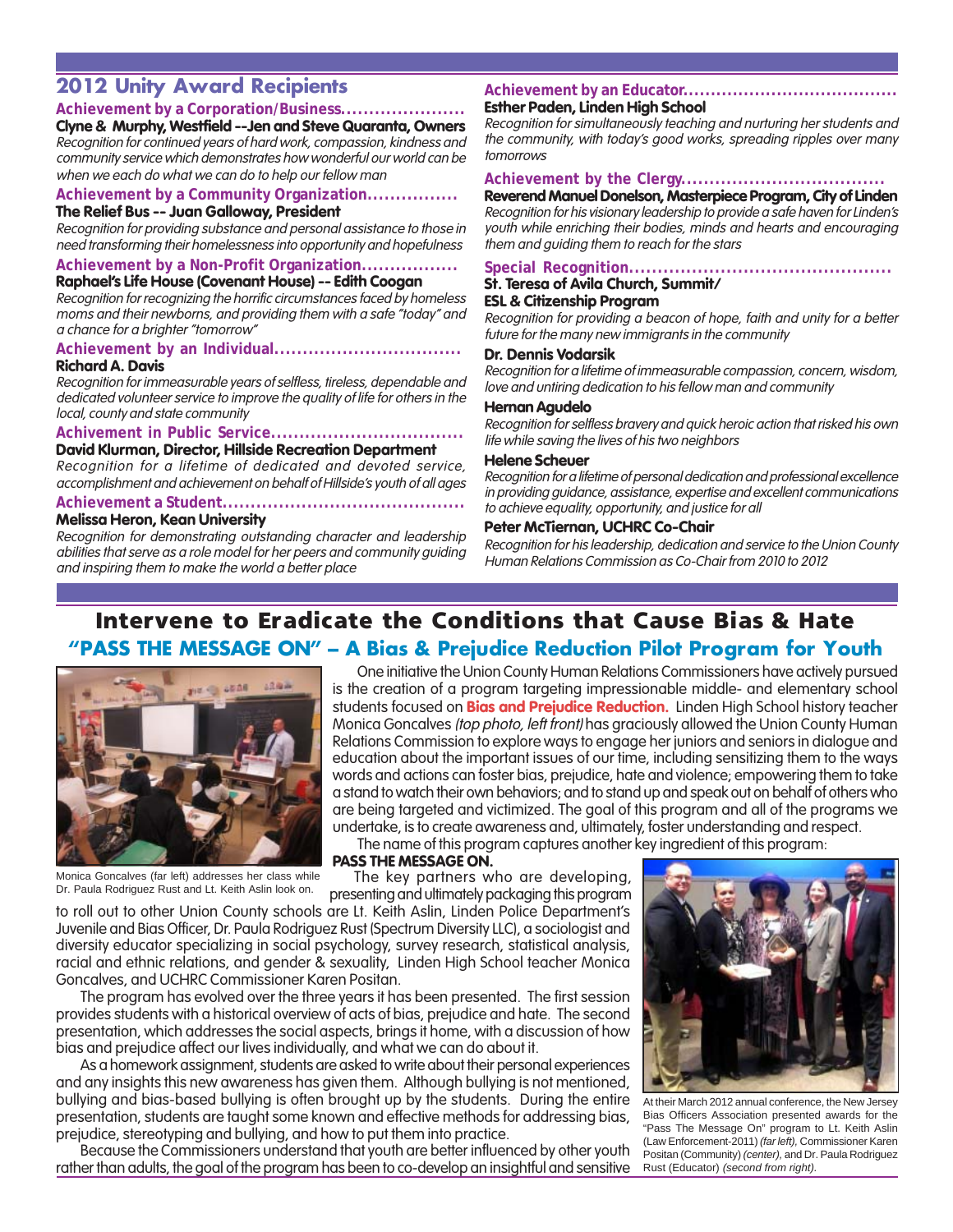educational program that can be presented to high school students, that the high school students can then repackage and present to middle school and elementary school students.

The seniors **Pass The Message On** to middle and elementary students through mentoring. To prepare for their field trips, the high school students work together in smaller groups to develop a brief program they can present to the younger students in a classroom setting to engage them in a conversation about bias, prejudice and bullying. Many choose to use role plays to demonstrate what can happen, and how the younger students can better respond. The program kicks off with an assembly presentation, with the high school volunteers reading some of the writings that have been collected through the three-year process to the younger students before returning to the individual classrooms, with each high school group presenting the program they developed to the younger students.

Last year, 25 high school students visited a local elementary school and a middle school to present the program. This year, the high school seniors will be mentoring high school freshman.

In the first two days of the program presentation, the initial attitude of most of the high school students was, "We can't stop that here. This is HIGH SCHOOL! Are you kidding!" but at the debriefing following the elementary and middle school presentations, they had so absorbed and internalized the messages that they had tried to pass on to the young students that they said things like, "The middle schoolers wouldn't listen to us!"

 **The high school students forgot that they had almost the same attitudes at the start of the program. Having to take the message and "Pass It On" to younger students caused them to internalize it themselves. They became representatives of the message, and as a result took the message to heart.**

Afterwards, the elementary students also wrote letters to the high school students thanking them for coming for a visit, which are priceless to read and which reinforce that the Message had been Passed Along, delivered and understood.

Lt. Aslin (2011), Dr. Rodriguez Rust (2012) and Commissioner Positan (2012) were each honored by the New Jersey State Bias Officers Association, which recognized the significance of this program and their achievements in the field combatting bias intimidation.

### **Cultivate Dialogue, Communication, and Mutual Respect Police & Teens Together (PATT) Program:**

The idea for a program to improve understanding and communication between youth and law enforcement was born out of a discussion at a regular meeting of the Union County Human Relations Commission almost thirteen years ago. While discussing events in the news at that time about altercations between citizens and police officers, the discussion evolved to our own discomfort for ourselves and our licensed teenage children when a seemingly simple event such as a motor vehicle stop occurred.

The pilot program for the **Police & Teens Together (PATT)** program was launched at Elizabeth High School in Spring 2000, and has been presented countywide at all high schools in Union County's 21 municipalities. Many departments have continued the program on their own, or invite us back from time-to-time.

 In the first two sessions, the students speak out about their own perspectives of, and encounters with, law enforcement officers, and officers speak about themselves as people and as professionals. The third "Trading Places Role Play" session is the highlight, with the students as officers for motor vehicle stops and crowd dispersement role plays, stopping the officer "students." (See photos below.)

 By the fourth and final session, the students and officers have built understanding, rapport and mutual respect, while also having fun.

 The photos below, from a high school program in Fall 2011, will give you some idea of the excitement, and learning, that takes place.



#### Junior Human Relations Commission

The Commissioners have continued to explore the concept of creating a **Junior Human Relations Commission**. Two recent youth Commissioners have added value and helped to guide the processes to ensure the best outreach to young people, and the creation of programs that are meaningful and engaging. With their assistance, this initiative is finally coming to fruition.

UCHRC Youth Commissioner Joseph Bonaccorso was a high school freshman when he received the UCHRC's Unity Award for Achievement by a Student in 2010, and, immediately following, was asked to serve, representing youth.

One of his greatest contributions to the Commission thus far has been to oversee the creation of a Junior Human Relations Commission at the Arthur L. Johnson High School in Clark, where he is currently a junior.

He secured support from the administration, enlisted a faculty advisor, and received approval in August 2011 to move forward.

Its first meeting, held in September 2011, was held after school for one-half hour. In its brief existence, the Junior Human Relations Commission has selected the following activities as their primary focus: Advocating and taking action to prevent bullying from occurring; using peer mediation to address normal conflict resolution; promoting racial tolerance; raising funds for environmental causes; raising funds for American soldiers; addressing and helping to solve any global, national, state or local injustices that may occur; and to hold a clothing/food drive five times during the school year.

We applaud the efforts and accomplishments of Commissioner Joseph Bonaccorso in his brief time serving on the Commission, as well as the administrators, student advisors, students and parents of the Arthur L. Johnson High School community.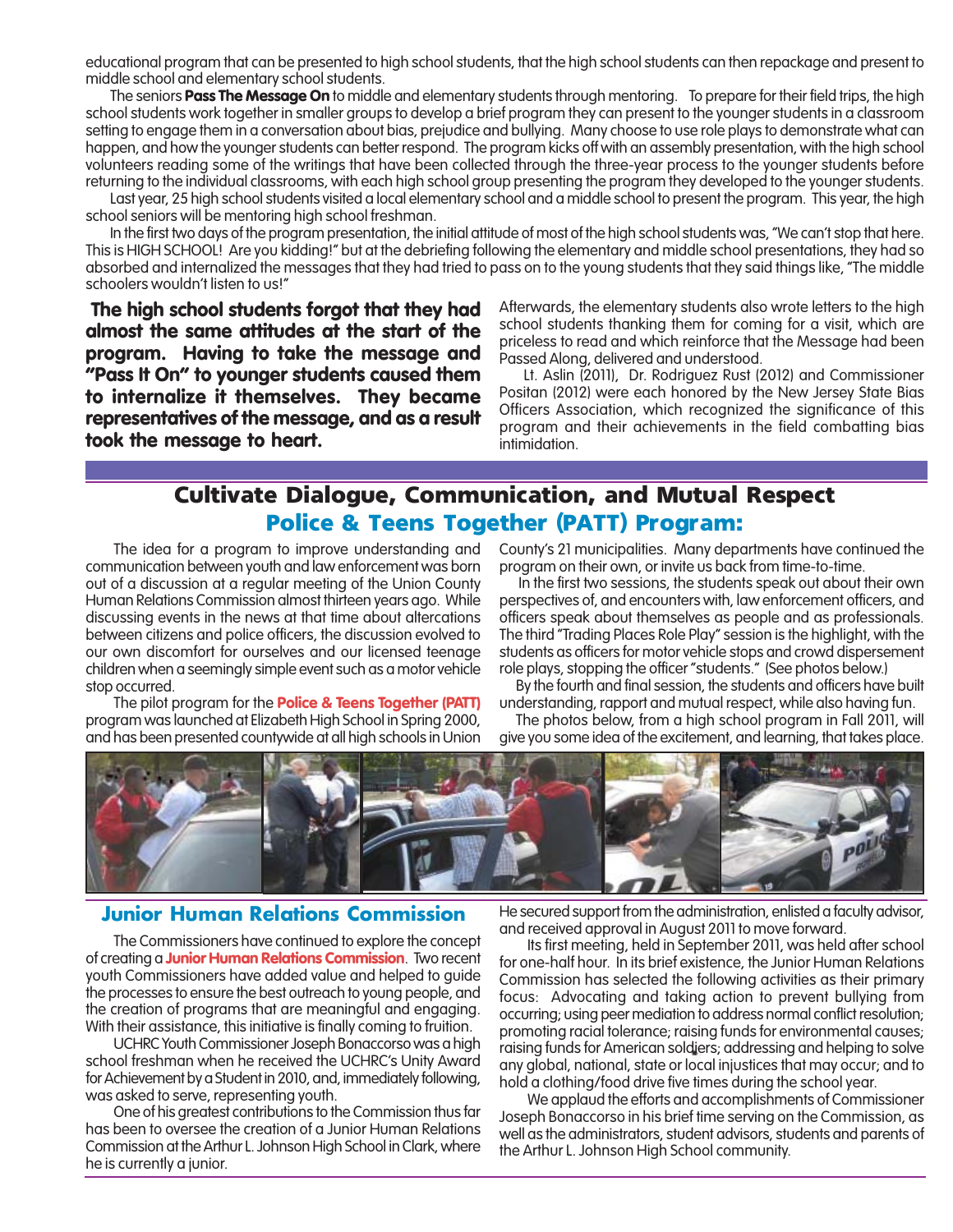#### Bullying and CyberBullying Awareness and Prevention

**Bias-based bullying is bullying, harassment or intimidation based upon a person's gender, race, ethnicity, perceived sexual orientation, sexual identity, religion, age, familial status, or mental, physical or sensory handicap.**

The Union County Human Relations Commission is extremely proud of our long-standing, proactive and aggressive stance on promoting awareness and prevention of bullying, cyberbullying, intimidation and harassment -- particularly with regard to bias-based bullying.

Soon after the Colombine High School tragedy in April 1999, the Commissioners began to more carefully explore the arena of bias and hate as it relates to bullying. A heated discussion over whether or not bullying should be considered "a rite of passage" at one meeting (it's not!) led to the eventual creation of a Sub-Committee to further the education of the Commissioners, and ultimately, the community, on bullying, harassment and intimidation.

The exploding use of modern technology and gadgetry by children and youth has also resulted in that audience using that same technology and gadgetry to continue to abuse and torment each other (aka Cyber-Bullying/Bullycide), and, with the preponderance of a text-messaging culture in this generation, sexting.

The Commission is proud of its significant accomplishments in this realm, having partnered with the Union County Prosecutor's Office and the Union County Superintendent of Schools in this initiative, and to continue to take a leadership role in the county community, and in the state, to increase awareness and efforts to intervene and prevent the negative short-term and long-term consequences it causes. This has included Train the Trainers workshops held for law enforcement and educators, involvement on the New Jersey Task Force for Bullying and CyberBullying Awareness and Prevention, the creation of printed brochures for students and adults in both English and Spanish, and ongoing educational presentations for students, parents and school staff.

Within the past year, several workshops have been held for school administrators, educators, school bullying coordinators, and law enforcement officers on these areas, as well as the requirements of the recent legislation.

**With New Jersey's passage of New Jersey's Anti-Bullying Student's Bill of Rights - the nation's strongest anti-bullying legislation signed into law on January 5, 2011, the national attention relating to the death of Rutgers University freshman Tyler Clementi, and the recent verdict handed down in the case against his roommate, Dharun Ravi, who was convicted of bias intimidation, there continues to be a quest for information and understanding by schools, students, parents, and the law enforcement community. As reported in a New York Times article on March 16, 2012, the Ravi verdict, in particular, is poised to broaden the definition of hate crimes in an era when laws have not kept up with evolving technology.**

Ultimately, it is the responsibility of the school to create a school environment and culture that will serve as the best intervention and prevention mechanism for bullying, harassment, intimidation and other forms of school violence and disrespectful activities. For this reason, and as part of our ongoing commitment to continue our leadership role in bullying and cyber-bullying awareness and prevention, we will continue our partnership with the Union County Superintendents of Schools and Union County Prosecutor's Office to provide turnkey education and training on bullying, cyberbullying, generational texting/sexting, and bias-based bullying.

#### InterFaith Community Network

In the aftermath of the Columbine High School tragedy, the Union County Human Relations Commission actively set about to create a structure and system to be used to quickly put together crisis-response public forums when necessary.

The result was Union County's Interfaith Community Network, comprising multidenominational houses of worship geographically spread throughout Union County that have volunteered to act as "safe haven" host-sites.

#### **The purpose of establishing this network of facilities is to ensure that we can quickly arrange meetings as necessary wherein the community can dialogue and express concerns about issues and events affecting their communities.**

 It also provides the opportunity to present programs that ultimately focus on Prejudice Reduction and Multi-Cultural Diversity, as well as simple "human relations" concepts. In the past two years, with its partners, the InterFaith Community Network have hosted

several offerings of two meaningful and well-received Public Forums:

The first, for worried and distressed homeowners, on Foreclosure.

the second, an ongoing Public Dialogue on Gang Awareness.

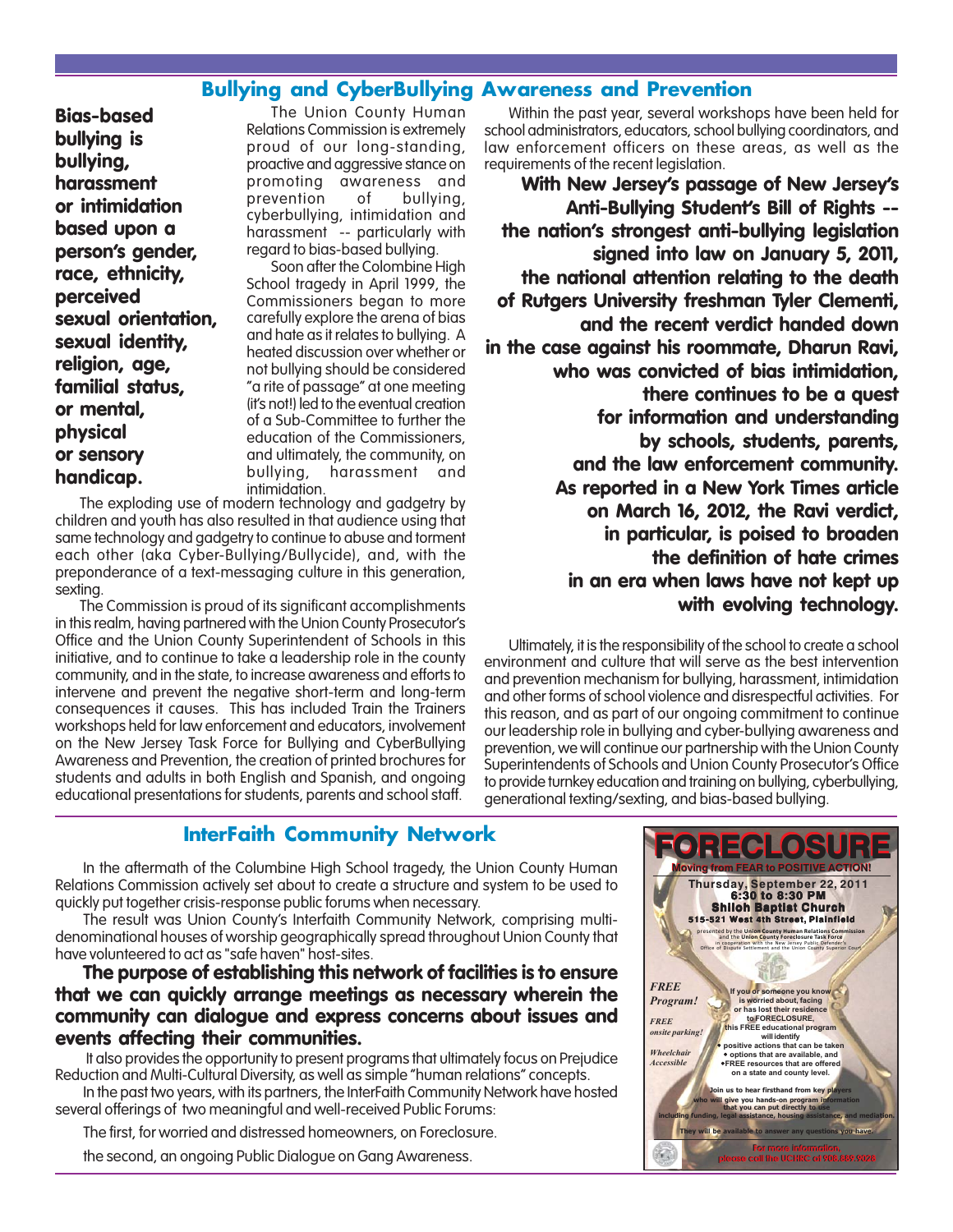#### Public Forums: Foreclosure

In partnership with the New Jersey Office of Dispute Settlement, the Union County Superior Court, and the Union County Foreclosure Task Force, a free public forum entitled, **"FORECLOSURE: Moving From Fear To Positive Action,"** has been and continues to be presented in a variety of venues in Union County.

The program is comprised of a variety of expert panelists who present options that are available to someone who is worried about, facing, or who has recently lost their residence to foreclosure, positive actions that can be taken, and, most importantly, FREE resources that are offered on a state and county level.

Panelists included representatives from the following organizations: ◆ **the Office of Dispute Settlement, New Jersey Office of the Public Defender,** who provides an overview of the free statewide Mortgage Foreclosure Mediation initiative, with details of how to sign up; ◆ **The New Jersey Housing and Mortgage Finance Agency,** who speaks about the role of the NJHMFA in program development and providing resource and referral information for persons facing foreclosure, including funding; ◆ **Local Housing Counselors** -- the most important and extremely vital resource for the homeowner, who works with the homeowner every step of the way on budgeting, financing, identifying viable loan modifications, and pursuing potential mortgage/rental assistance programs; **Superior Court** who provides a general overview of the court's perspective, and the role of the court beginning with a bank filing a foreclosure complaint, through to a potential Sheriff's sale; and ◆**the New Jersey Division of Consumer Affairs,** who warns never to pay anyone for assistance, including the plethora of scam artists who try to convince distressed homeowners they can help them avoid foreclosure "for a fee," and speaks to the free and professional assistance available on the state and county level;

The program was offered first at in October 2010 at St. Helen's Roman Catholic Church in Westfield; followed by a program in the Spanish language at the Blessed Sacrament Church in Elizabeth in January 2011, and Shiloh Baptist Church in Plainfield in September 2011. The next program is planned for the Rahway area in Fall 2012. The turnkey program was introduced to the New Jersey Human Relations Council in March 2011, and has been spun off by the Ocean County Human Relations Commission at the Toms River Library in June 2011. The Union County Human Relations Commission perceives that by reaching this initial public, ultimately the information will reach those individuals and families who need it most, and will assist in guiding them to the resources that are available to assist them through the arduous and difficulty journey.

#### Public Forums: Gang Awareness

**It will take each of us and all of us to do the best we can to stem the tide of hatred and violence in our world.**

The UCHRC's InterFaith Community Network has called upon all sectors of the community -- the clergy, parents, students, citizens, educators, social agency staff members, community organization staff members, law enforcement professionals, and all youth advocates -- to come together for a community education and dialogue on gang awareness.

Acknowledging the presence and impact the gang culture has in our communities, this ongoing series of Gang Awareness Public Forums has been

developed so that all sectors of the community can come together to discuss and share ways that we, individually and collectively, can address these issues and work with youth to encourage healthy choices, relationships and affiliations. and community a better and safer place to live and work.

Formal and informal presenters and the audience have engaged in a healthy dialogue to explore the best practices to develop and fund gang-prevention measures and outreach.

We are grateful to the many citizens within Union County and the surrounding counties and towns who have taken the time to participate and to proactively take a stand to influence our youth's direction toward a brighter future while making our homes, schools



#### Conflict Mediation

The Union County Human Relations Commission is primarily focused on local concerns and is committed to the improvement of life in the county.

To this end, a great number of the Commissioners were trained in conflict intervention and mediation by Caroline Petrilla, Esq., a former staff member of the New Jersey Secretary of State's Office of Dispute Settlement (which now resides in the Office of the Public Advocate).

In addition to the initial 18-hour state-mandated training, the Commissioners have continued to work with Ms. Petrilla and on their own to conduct ongoing training sessions, including role play sessions, to hone their skills and gain a broader exposure to potential solutions devised by those in conflict.

Some Commissioners have also chosen to work as conflict mediators with the federal court system.

As Commissioners, we are becoming increasingly aware of individual needs for mediation, as well as opportunities to provide mediation to citizens to resolve disputes and keep these matters out of the court system.

An integral part of our "tool box," the Commissioners are reaching out to make various community groups aware of our capability in this regard, and encouraging them to call upon the Union County Human Relations Commission to be of service.

"The truth is that there is nothing noble in being superior to somebody else. The only real nobility is in being superior to your former self."

Whitney Young (1921-1971)